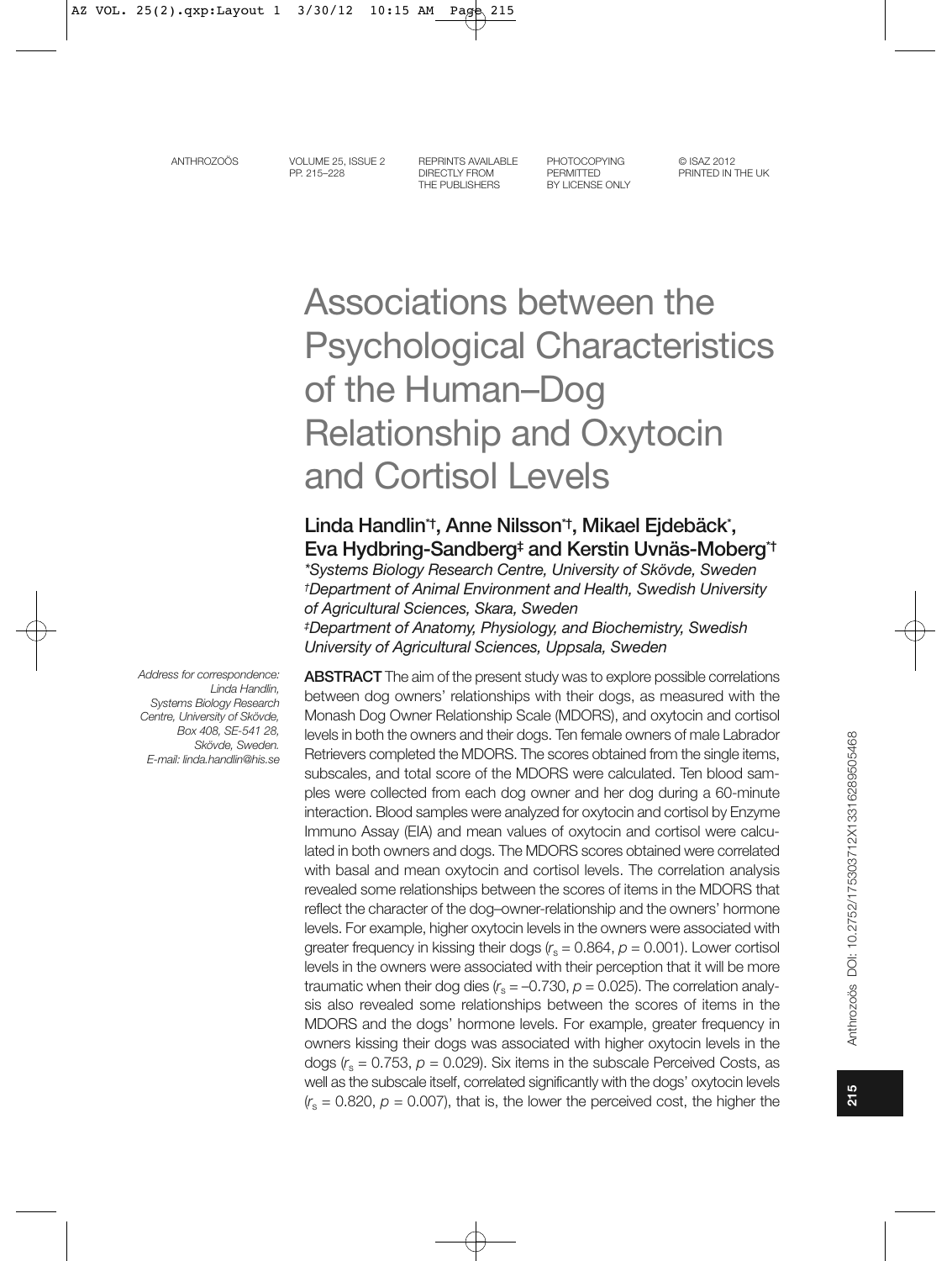dogs' oxytocin levels. In addition, significant correlations between the oxytocin levels of the owners and the dogs were demonstrated. Possible mechanisms behind these correlations are discussed. In conclusion, the scores of some items and the subscales of the MDORS correlated with oxytocin, and to a lesser extent cortisol, levels in both the owners and dogs.

Keywords: cortisol, dog, dog owner, MDORS, oxytocin



The relationship between humans and animals, especially between humans and their companion dogs, can be a close emotional connection. Dogs often have the status of family members and are frequently described by owners as a source of emotional support (Walsh 2009).

Attachment, according to Bowlby and Ainsworth (Bowlby 1969; Bowlby 1973; Bowlby 1980; Ainsworth 1989), is a description of the relationship between a child and his/her mother. Bonding, on the other hand, is used to describe the positive interaction between mothers and their infants (Kennell and Klaus 1998). Both types of relationships are characterized by positive emotions in the sense that both individuals experience pleasure and security in the presence of each other, and anxiety and distress when separated. Lately, it has been suggested that the relationship between a dog owner and his/her dog might represent expressions of attachment/bonding (Topal et al. 1998; Prato-Previde, Spiezio and Sabatini 2003; Palmer and Custance 2008).

The neuropeptide oxytocin plays an important role in bonding and attachment between mother and young in all mammalian species, as well as other types of relationships such as in pair bonding (Carter 1998; Insel et al. 1998; Uvnäs-Moberg, Arn and Magnusson 2005). Oxytocin is produced in the supraoptic nucleus (SON) and paraventricular nucleus (PVN) of the hypothalamus and was originally described as a hormone released into the circulation during labor and suckling (Richard, Moos and Freund-Mercier 1991). However, oxytocin neurons from the PVN also project to important regulatory areas within the brain.

Animal studies have shown that administration of oxytocin induces different types of social behavior, including maternal behavior, bonding between mother and young, and pair bonding (Carter 1998; Insel et al. 1998). In addition, oxytocin induces anxiolytic-like, pain relieving and sedative effects (Uvnäs-Moberg et al. 1994; Amico et al. 2004); decreases cortisol levels (Petersson, Hulting and Uvnäs-Moberg 1999) and blood pressure (Petersson et al. 1996; Holst, Uvnäs-Moberg and Petersson 2002); and influences the release of gastrointestinal hormones (Petersson et al. 1999). Some of these effects have been shown to be sustained for several weeks, even months, after repeated administration of oxytocin (Uvnäs-Moberg 1998; Uvnäs-Moberg and Petersson 2010).

Similar effects as those seen in animals have also been demonstrated in humans following the administration of oxytocin as a nasal spray. Oxytocin has been shown to increase social skills, decrease anxiety and stress, and increase trust (Heinrichs et al. 2003; Kosfeld et al. 2005).

The same effects seen in both animals and humans after the administration of oxytocin can also be seen after endogenous oxytocin release in response to non-noxious stimulation, such as massage, skin-to-skin contact, breastfeeding, and after positive social interactions (Uvnäs-Moberg and Petersson 2010). For example, rats exposed to stimulation of the sciatic nerve or gentle stroking (massage) display increased oxytocin levels (Stock and Uvnäs-Moberg 1988), increased pain thresholds (Lund et al. 2002), decreased pulse and blood pressure (Lund et al. 1999; Holst, Uvnäs-Moberg and Petersson 2002), and decreased cortisol levels (Tsuchiya, Nakayama and Sato 1991).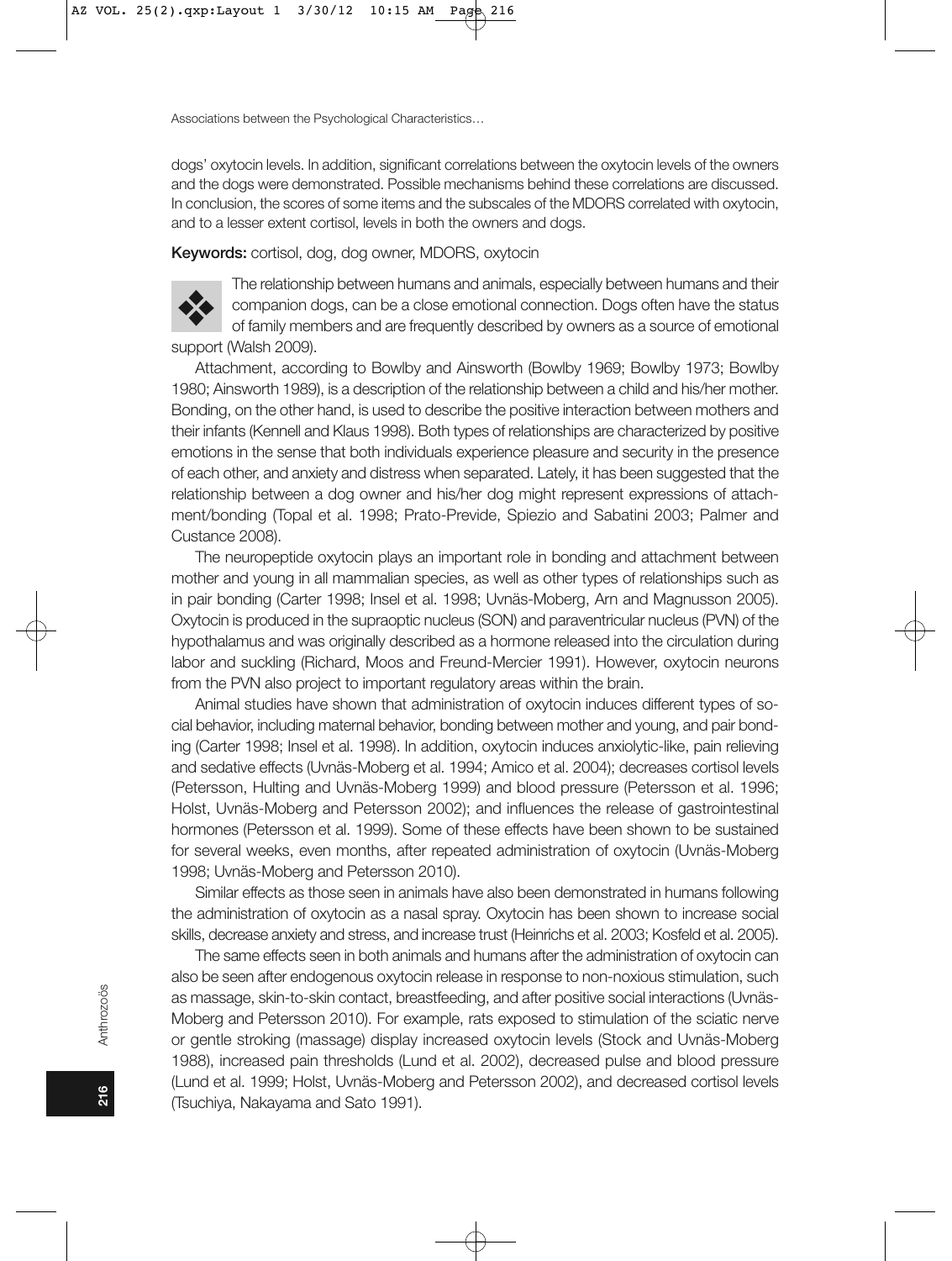In addition, mothers who are breastfeeding or having skin-to-skin contact with their infants display increased oxytocin levels (Nissen et al. 1996; Matthiesen et al. 2001; Jonas et al. 2009) and decreased cortisol levels and blood pressure (Liu et al. 1997; Jonas et al. 2008a; Handlin et al. 2009). They also become less anxious, calmer, and more inclined to social interactions (Uvnäs-Moberg 1996; Nissen et al. 1998; Jonas et al. 2008b). A similar effect was also observed in infants (Christensson et al. 1995; Bystrova et al. 2003; Jonas et al. 2007).

In breastfeeding mothers, the oxytocin effects are induced as an acute response to the actual interaction; but in response to the repeated interaction, and hence repeated exposure to oxytocin, these effects are also transformed into long-term effects. In addition, individual mothers have their own oxytocin levels, and mothers with higher basal oxytocin levels are more interactive with their children and more sensitive to their children's cues (Feldman et al. 2007).

Interaction between humans and dogs is followed by a release of oxytocin in both species and also by reduced cortisol levels and blood pressure (Odendaal and Meinties 2003; Miller et al. 2009; Handlin et al. 2011). It is not known, however, whether the type of relationship a dog owner has with his/her dog is reflected in endocrine parameters. Owners with high oxytocin levels may hypothetically have a more caring and interactive character or personality and therefore a more positive attitude towards their dogs, just as mothers with high oxytocin levels are more interactive and sensitive to their infants' needs (Feldman et al. 2007). It is also possible that dogs with high oxytocin levels may be more interactive and more sensitive to their owners' physiological and mental status. Alternatively, the interaction between the dog and its owner may induce longterm, secondary endocrine changes, resulting in increased oxytocin levels.

Since oxytocin is released in response to each positive interaction between a dog and its owner, and since repeated administration of oxytocin can induce long-term, anti-stress effects, a long lasting relationship involving repeated close interaction between owners and dogs might give rise to a reduction in blood pressure and cortisol levels. In fact, interaction between dog owners and dogs has been shown to result in lower cortisol levels for the dogs. Furthermore, dogs with highly interactive owners have low cortisol levels in comparison with those with less interactive owners (Kotrschal et al. 2009).

The quality and type of relationship between dog owners and their companion dogs can be evaluated by inventories such as the Monash Dog Owner Relationship Scale (MDORS), which concerns both positive and negative aspects of the relationship with a companion dog.

In the present study, we wanted to investigate whether there are associations between the quality of the relationship between a dog and its owner and the oxytocin and cortisol levels in both owners and dogs. Ten female dog owners completed the 28-item MDORS questionnaire, and blood samples from both the owners and the dogs were collected. The answers from the MDORS questionnaire were then correlated with the owners' as well as the dogs' oxytocin and cortisol levels.

#### **Methods**

#### Participants

The study was conducted at the Swedish University of Agricultural Sciences in Skara, Sweden. Through information gathered at local workplaces and local veterinarian clinics, the prospective participants were informed of the study and the experimental design. As a result, ten privately owned male Labrador Retrievers and their female owners were recruited to the study. Eligible participants were middle-aged women (35–70 years) who owned a male Labrador older than 1 year, where both owner and dog did not have any current documented illnesses.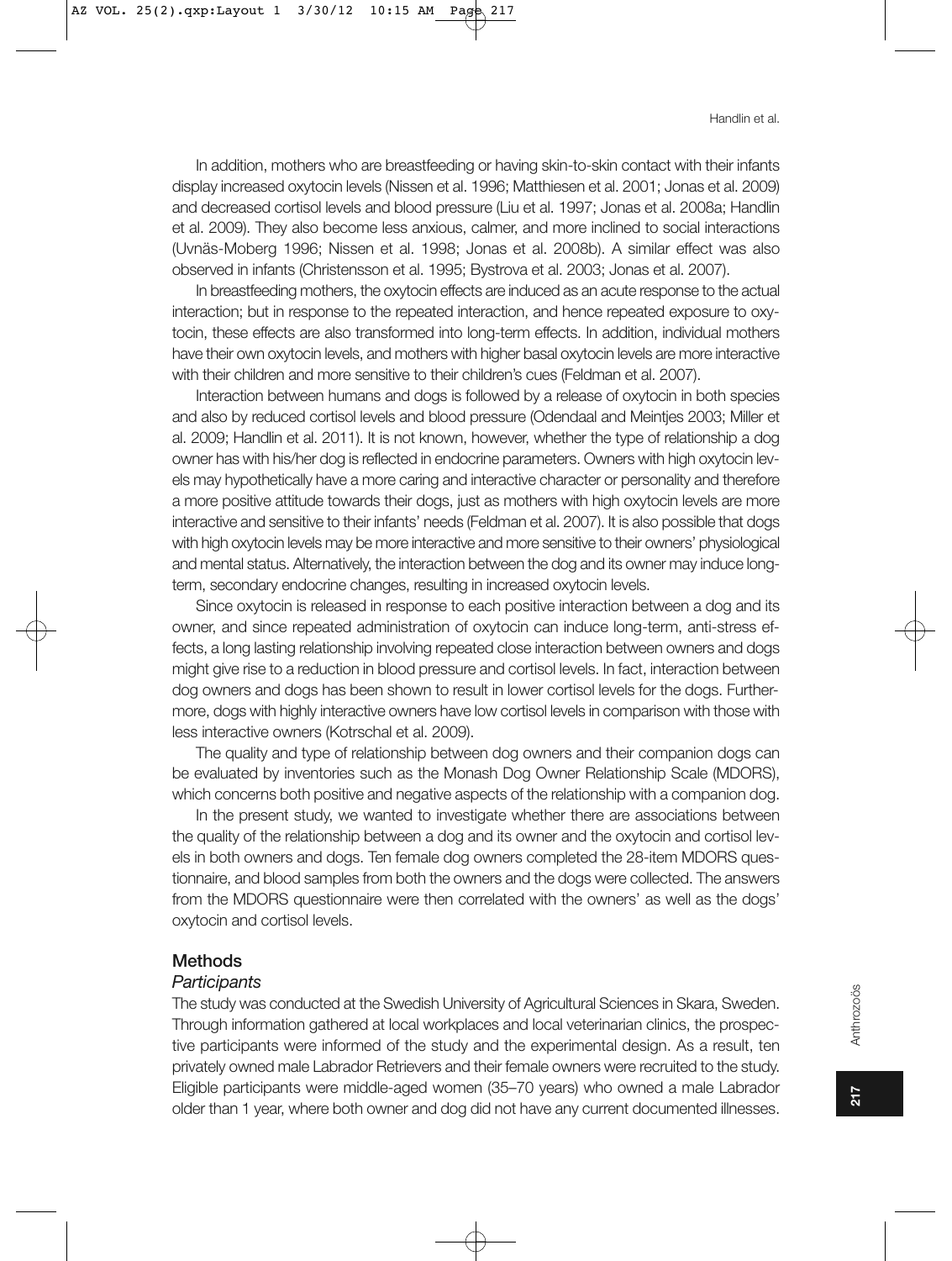The mean age of the owners was 53 years  $(SD = 10)$  and the mean age of the dogs was 4.7 years  $(SD = 3)$ .

Before the experiment started, the owners were informed about the study; they were given the opportunity to ask any questions regarding the experiment, and were informed that they could end their participation at any time. The owners then signed an informed consent form to participate in the study. The experimental procedure for the human participants was approved by the Local Ethics Committee in Uppsala, and the procedure for the dogs was approved by the Animal Ethics Committee in Uppsala. The use of privately owned dogs was approved by the National Board of Agriculture.

### **MDORS**

The Monash Dog Owner Relationship Scale (MDORS) was developed by Dwyer, Bennett and Coleman in 2006 to assess the perceived relationship between dog owners and their companion dogs. The scale consists of 28 items where the dog owner selects one of five possible responses, labeled 1 to 5 for each item, with 1 representing the lowest frequency or the least positive response and 5 representing the highest frequency or the most positive response. The items can then be further arranged into sub-scales. The subscale Dog-Owner Interaction reflects both general activities related to the care of the dog and more intimate activities; this subscale indicates the amount of time spent together as well as the opportunity for shared emotional experiences and reciprocal interactions. The subscale Perceived Emotional Closeness contains items relating to social support, affectional bonding, psychological attachment, companionship, and unconditional love. The subscale Perceived Costs addresses the cost of caring for a companion dog; this subscale includes the monetary aspects and increased responsibility and restrictions placed on the owner because of the dog (Dwyer, Bennett and Coleman 2006). The MDORS score has no absolute value, so what constitutes an average, high, or low score is not known and probably varies depending on the type of dogs and groups of humans investigated.

In the present study, the item "My dog gives me a reason to get up in the morning" was excluded because some owners interpreted it as a positive statement, while others interpreted it as a negative statement. For a similar reason, the item "There are major aspects of owning a dog I don't like" was also excluded due to owners' different interpretations of the item as either a positive or a negative statement. The item "How often do you take your dog in the car?" was excluded because not all dog owners had a car. Therefore these three items were not included in the summarized scores for the different subscales or in the total score of the MDORS.

#### **Experimental Setup**

The owner and her dog arrived together at the testing facility. The experiment was performed in a room located on the second floor of one of the buildings in the university campus. It was an ordinary room, designed to look like a regular living room with a desk, four chairs, a book case, and a water bowl for the dog. Both the owner and the dog had a cannula inserted for blood sampling before the experiment started, according to the procedure described by Handlin et al. (2011).

#### The Interaction Experiment and MDORS

The owner sat in a chair during the entire experiment while the dog was let loose (i.e., offleash), sitting or lying beside her. At time point zero, the owner sat in close contact with her dog and started to pet and stroke different parts of the dog's body and talked to the dog for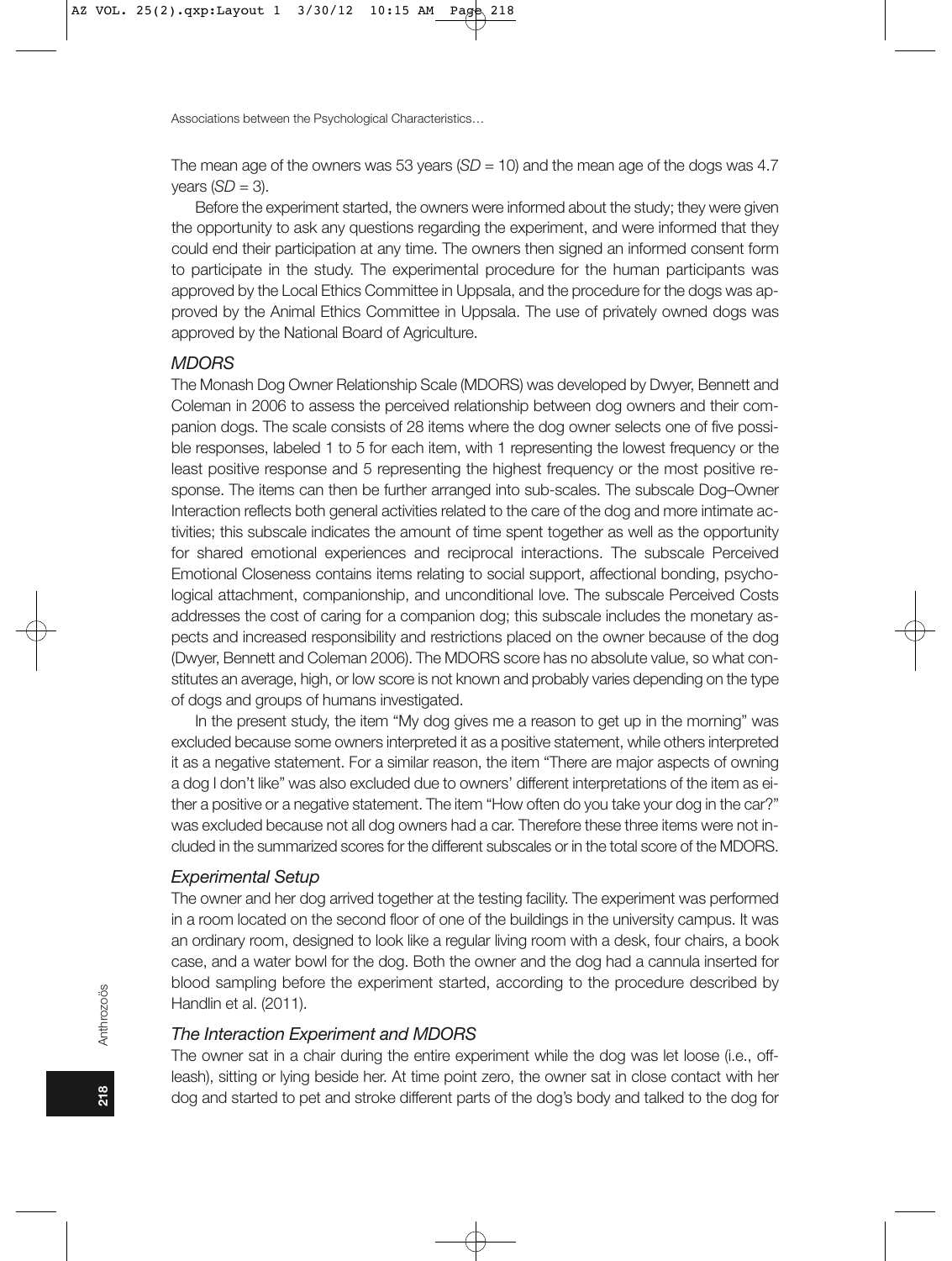three minutes. After three minutes of interaction, the owner remained seated in her chair and did not touch the dog for the rest of the experiment, which lasted 60 minutes. The whole experiment was videotaped.

Blood samples were collected simultaneously from both owner and dog at 0, 1, 3, 5, 15, 30, and 60 minutes after the start of interaction. According to the analysis of the video recordings, the dogs did not experience the collection of blood samples as stressful (data not shown) and the impact of the blood sampling appeared minimal.

If the dog attempted to interact with the owner during the remaining time of the experiment, the owner was instructed to ignore the dog. This resulted in the dog immediately stopping its attempt for contact. Verbal communication between the owner and the other people present in the room was allowed during the whole experiment.

During the last 30 minutes of the experiment, the owners completed the MDORS, with the dog still in the room. The MDORS had previously been translated into Swedish from Dwyer, Bennett and Coleman's original English version (2006).

Only one dog-owner pair performed the experiment at a time. In addition to the owner and the dog, four other persons were present in the room during the entire experiment: one animal caretaker, one nurse, one person preparing the blood samples for hormone analysis, and one person videotaping the experiment. The animal caretaker and the nurse were in contact with the dog or owner during cannula insertion and blood sampling. None of the other persons were in physical contact with either the dog or the owner during the experiment.

#### **Hormonal Analysis**

Oxytocin and cortisol levels from both owners and dogs were analyzed by enzyme immunoassay, as described by Handlin et al. (2011).

#### **Statistical Analysis**

The data were analyzed using the Statistical Package for the Social Sciences (SPSS/PASW) software, version 18.0 (Chicago, IL, USA). The mean scores and standard deviations were calculated for each item in the MDORS. The items were then arranged into subscales, as proposed by Dwyer, Bennett and Coleman (2006), and the mean score and standard deviation for each subscale, as well as the total mean score, were also calculated for each owner. The three excluded items were not included in any of the calculations.

For each hormone and participant, mean values with corresponding SD based on all samples collected during the experiment (0-60 minutes) were calculated. The non-parametric Spearman rank coefficient was used to calculate correlations because the number of participants in the present study was relatively small and a normal distribution of data could not be assumed. Correlations were calculated between MDORS scores and the mean and basal levels of the owners' and the dogs' oxytocin and cortisol levels. Correlations were also calculated between the owners' and the dogs' oxytocin and cortisol levels at each individual time point of the interaction experiment. The statistical significance level was set at  $p < 0.05$ .

#### **Results**

#### **MDORS**

Owners' itemized scores of single items, the subscales, and the total MDORS score are summarized in Table 1. The scores of the three subscales, Dog-Owner Interaction (DOI), Emotional Closeness (EC), and Perceived Costs (PC), were 4.1 (SD = 0.4), 3.8 (SD = 0.4), and 3.8  $(SD = 0.4)$ , respectively, and the mean total MDORS score was 4.0 (SD = 0.4).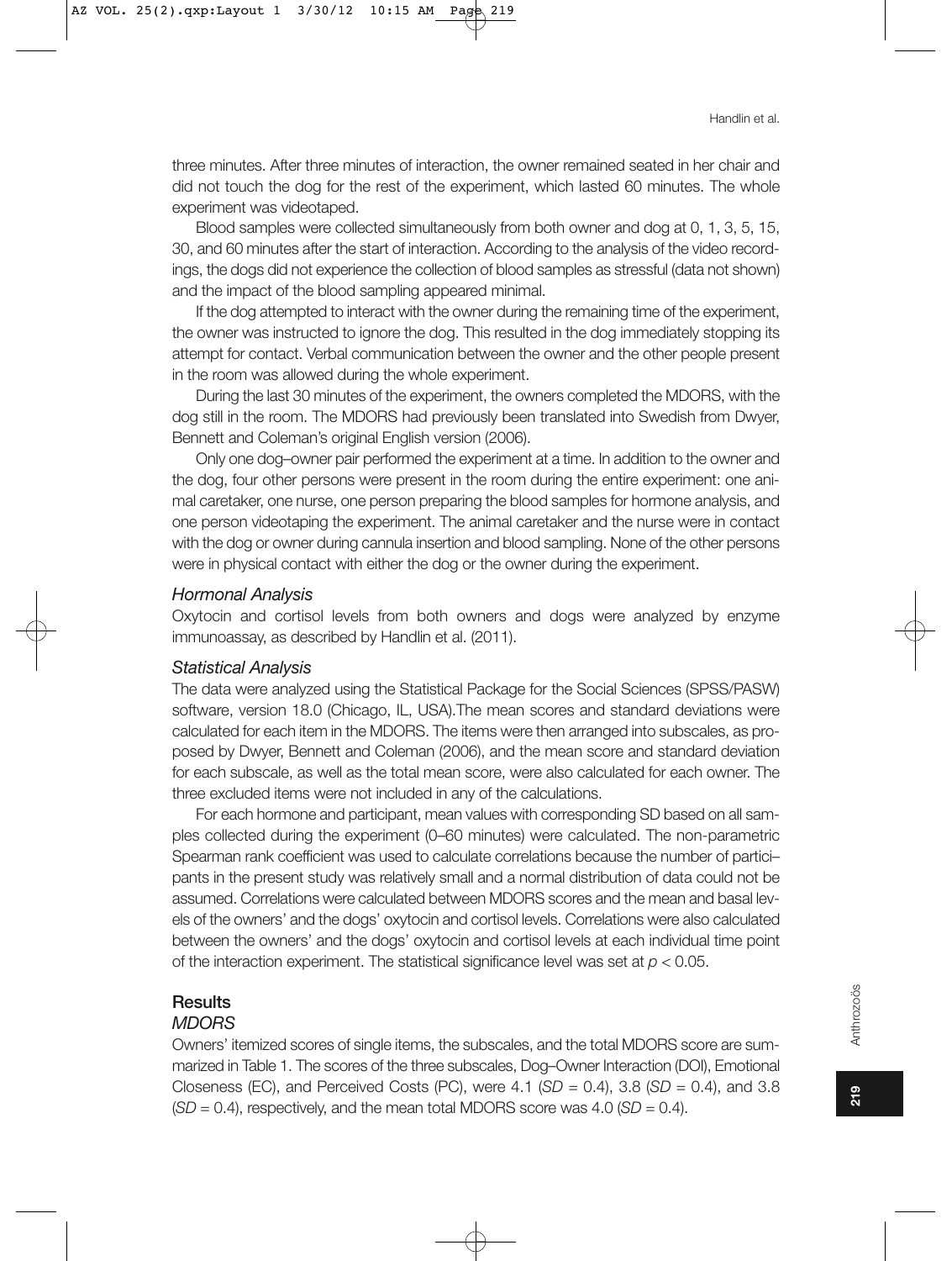| <b>Items/Subscales</b>                                                                          | <b>Answering Alternatives</b>                                                                                                  | <b>Mean Score</b> |
|-------------------------------------------------------------------------------------------------|--------------------------------------------------------------------------------------------------------------------------------|-------------------|
| 1) How hard is it to look after<br>your dog? (PC)                                               | 1 = very easy, 2 = easy, 3 = neither hard nor easy, 4 = hard,<br>$5 =$ very hard                                               | 1.8(0.8)          |
| 2) My dog gives me a reason<br>to get up in the morning. (EC)                                   | Excluded due to the owners' different interpretations<br>of the item as either a positive or a negative statement              |                   |
| 3) There are major aspects of<br>owning a dog I don't like. (PC)                                | Excluded due to the owners' different interpretations of the<br>item as either a positive or a negative statement              |                   |
| 4) How often do you kiss your<br>dog? (DOI)                                                     | 1 = never, 2 = once a month, 3 = once a week, 4 = once<br>every few days, $5 = at$ least once a day                            | 4.1(1.4)          |
| 5) I wish my dog and I never<br>had to be apart. (EC)                                           | $1 =$ strongly disagree, $2 =$ disagree, $3 =$ neither agree nor<br>disagree, $4 = \text{agree}$ , $5 = \text{strongly agree}$ | 3.3(1.2)          |
| 6) My dog makes too much<br>mess. (PC)                                                          | $1 =$ strongly disagree, $2 =$ disagree, $3 =$ neither agree nor<br>disagree, $4 = \text{agree}$ , $5 = \text{strongly agree}$ | 1.9(1.0)          |
| 7) How often do you play<br>games with your dog? (DOI)                                          | $1 =$ never, $2 =$ once a month, $3 =$ once a week, $4 =$ once every<br>few days, $5 = at$ least once a day                    | 4.4(1.0)          |
| 8) It bothers me that my dog<br>stops me from doing things I<br>enjoyed before I owned it. (PC) | $1 =$ strongly disagree, $2 =$ disagree, $3 =$ neither agree nor<br>disagree, $4 = \text{agree}$ , $5 = \text{strongly agree}$ | 1.5(0.5)          |
| 9) How often do you take your<br>dog to visit people? (DOI)                                     | 1 = never, 2 = few times each year, 3 = once a month,<br>$4 =$ once a fortnight, $5 =$ once a week                             | 4.3(0.9)          |
| 10) It is annoying that I<br>sometimes have to change my<br>plans because of my dog. (PC)       | $1 =$ strongly disagree, $2 =$ disagree, $3 =$ neither agree nor<br>disagree, $4 = \text{agree}$ , $5 = \text{strongly agree}$ | 2.0(0.9)          |
| 11) My dog costs too much<br>money. (PC)                                                        | 1= strongly disagree, $2$ = disagree, $3$ = neither agree nor<br>disagree, $4 = \text{agree}$ , $5 = \text{strongly agree}$    | 1.6(0.7)          |
| 12) How often do you buy your<br>dog presents? (DOI)                                            | $1 =$ never, $2 =$ few times each year, $3 =$ once a month,<br>$4 =$ once a fortnight, $5 =$ once a week                       | 3.2(1.1)          |
| 13) My dog is constantly<br>attentive to me. (EC)                                               | $1 =$ strongly disagree, $2 =$ disagree, $3 =$ neither agree nor<br>disagree, $4 = \text{agree}$ , $5 = \text{strongly agree}$ | 3.9(0.9)          |
| 14) How often do you give your<br>dog food treats? (DOI)                                        | $1 =$ never, $2 =$ once a month, $3 =$ once a week, $4 =$ once every<br>few days, $5 = at$ least once a day                    | 4.2(0.6)          |
| 15) How often do you tell your<br>dog things you don't tell anyone<br>else? (EC)                | 1 = never, 2 = once a year, 3 = once a month, 4 = once a week,<br>$5 =$ once a day                                             | 2.7(0.9)          |
| 16) How often do you feel that<br>looking after your dog is a<br>chore? (PC)                    | 1 = never, 2 = once a year, 3 = once a month, 4 = once a week,<br>$5 =$ once a day                                             | 1.6(1.1)          |
| dog in the car? (DOI)                                                                           | 17) How often do you take your Excluded since not all dog owners had a car                                                     |                   |
| 18) How often does your dog<br>stop you from doing things you $5 =$ once a day<br>want to? (PC) | $1 =$ never, $2 =$ once a year, $3 =$ once a month, $4 =$ once a week,                                                         | 1.8(0.8)          |
| 19) I would like to have my dog<br>near me all the time. (EC)                                   | 1 = strongly disagree, $2$ = disagree, $3$ = neither agree nor<br>disagree, $4 = \text{agree}$ , $5 = \text{strongly agree}$   | 3.3(1.2)          |
| 20) How often do you groom<br>your dog? (DOI)                                                   | $1 =$ never, $2 =$ once a month, $3 =$ once a week, $4 =$ once every<br>few days, $5 = at$ least once a day                    | 2.4(0.7)          |
| 21) If everyone else left me, my<br>dog would still be there for me.<br>(EC)                    | 1 = strongly disagree, 2 = disagree, 3 = neither agree nor<br>disagree, $4 =$ agree, $5 =$ strongly agree                      | 4.4(1.0)          |

|                   |  |  |  | Table 1. The scores of the single items, subscales, and total MDORS score are presented as |
|-------------------|--|--|--|--------------------------------------------------------------------------------------------|
| mean values (SD). |  |  |  |                                                                                            |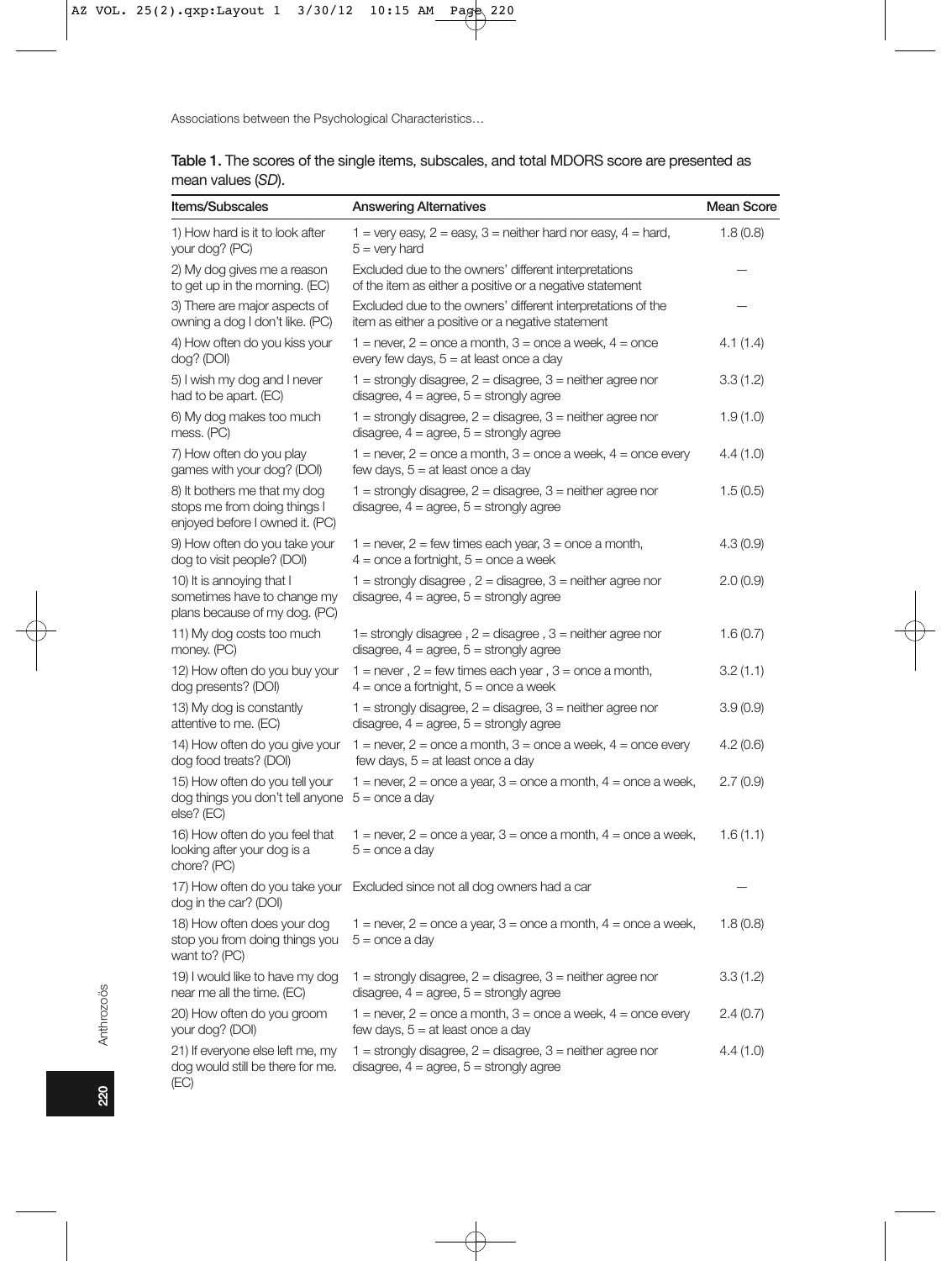| <b>Items/Subscales</b>                                                                     | <b>Answering Alternatives</b>                                                                                                      | <b>Mean Score</b> |  |
|--------------------------------------------------------------------------------------------|------------------------------------------------------------------------------------------------------------------------------------|-------------------|--|
| 22) How often do you feel that<br>having a dog is more trouble<br>than it is worth? (PC)   | 1 = never, 2 = once a year, 3 = once a month, $4$ = once a week,<br>$5 =$ once a day                                               | 1.4(1.0)          |  |
| 23) My dog helps me get<br>through tough times. (EC)                                       | 1 = strongly agree, $2$ = disagree, $3$ = neither agree nor<br>disagree, $4 = \text{agree}$ , $5 = \text{strongly agree}$          | 4.3(0.7)          |  |
| 24) How often do you hug<br>your dog? (DOI)                                                | 1 = never, 2 = once a month, 3 = once a week, $4 =$ once<br>every few days, $5 = at$ least once a day                              | 4.9(0.3)          |  |
| 25) My dog provides me with<br>constant companionship. (EC)                                | 1 = strongly disagree, $2$ = disagree, $3$ = neither agree nor<br>disagree, $4 = \text{agree}$ , $5 = \text{strongly agree}$       | 4.6(0.7)          |  |
| 26) How often do you have your<br>dog with you while relaxing, i.e.,<br>watching TV? (DOI) | 1 = never, $2$ = once a month, $3$ = once a week, $4$ = once<br>every few days, $5 = at$ least once a day                          | 4.9(0.3)          |  |
| 27) My dog is there whenever<br>I need to be comforted. (EC)                               | $1 =$ strongly disagree, $2 =$ disagree, $3 =$ neither agree nor<br>disagree, $4 = \text{agree}$ , $5 = \text{strongly agree}$     | 4.5(0.7)          |  |
| 28) How traumatic do you<br>think it will be for you when<br>your dog dies? (EC)           | 1 = not traumatic at all, $2$ = not traumatic, $3$ = neither traumatic<br>nor not traumatic, $4 =$ traumatic, $5 =$ very traumatic | 4.7(0.5)          |  |
| Dog-Owner Interaction                                                                      | $1 =$ less interaction $\dots$ 5 = much interaction                                                                                | 4.1(0.4)          |  |
| <b>Emotional Closeness</b>                                                                 | $1 =$ less emotional closeness $5 =$ strong emotional<br>closeness                                                                 | 3.8(0.4)          |  |
| <b>Perceived Costs</b>                                                                     | $1 =$ high perceived cost $\dots$ 5 = low perceived cost                                                                           | 3.8(0.4)          |  |
| Total                                                                                      | $1 =$ less positive relationship $5 =$ very positive relationship                                                                  | 4.0(0.4)          |  |

DOI: Dog-Owner Interaction subscale.

EC: Perceived Emotional Closeness subscale.

PC: Perceived Costs subscale.

|        | $0 \text{ min}$ | 1 min                    | 3 min   | 5 min   | 15 min  | 30 min  | 60 min  | Mean    |
|--------|-----------------|--------------------------|---------|---------|---------|---------|---------|---------|
|        |                 | Oxytocin Levels (pmol/l) |         |         |         |         |         |         |
| Dogs   | 155.8           | 211.2                    | 236.9   | 178.6   | 163.5   | 157.5   | 157.5   | 180.0   |
|        | (80.8)          | (92.0)                   | (116.1) | (88.7)  | (103.4) | (108.0) | (123.3) | (102.1) |
| Owners | 168.5           | 169.8                    | 180.6   | 170.2   | 146.4   | 171.3   | 165.1   | 170.0   |
|        | (109.5)         | (107.8)                  | (108.8) | (88.1)  | (104.2) | (108.3) | (83.2)  | (97.4)  |
|        |                 | Cortisol Levels (nmol/l) |         |         |         |         |         |         |
| Dogs   | 168.4           | 169.4                    | 168.1   | 180.1   | 224.1   | 202.8   | 190.2   | 186.0   |
|        | (46.8)          | (50.9)                   | (48.3)  | (56.3)  | (102.7) | (58.0)  | (59.4)  | (63.3)  |
| Owners | 389.8           | 382.7                    | 382.7   | 387.6   | 362.1   | 331.6   | 305.2   | 363.0   |
|        | (378.4)         | (339.7)                  | (347.5) | (378.1) | (341.3) | (253.2) | (197.9) | (312.2) |

| <b>Table 2.</b> Mean hormone concentrations (SD) by time for owners and dogs dyads ( $n = 10$ ). |  |  |
|--------------------------------------------------------------------------------------------------|--|--|
|--------------------------------------------------------------------------------------------------|--|--|

In response to some of the items, almost all owners gave a maximal score. This resulted in mean scores of almost 5. Due to the lack of spread, the scores of these items did not allow for correlation analysis (for details, see Table 1).

# Owners' and Dogs' Oxytocin and Cortisol Levels

Data on the owners' and dogs' oxytocin and cortisol levels have been described previously (Handlin et al. 2011) but are summarized in Table 2.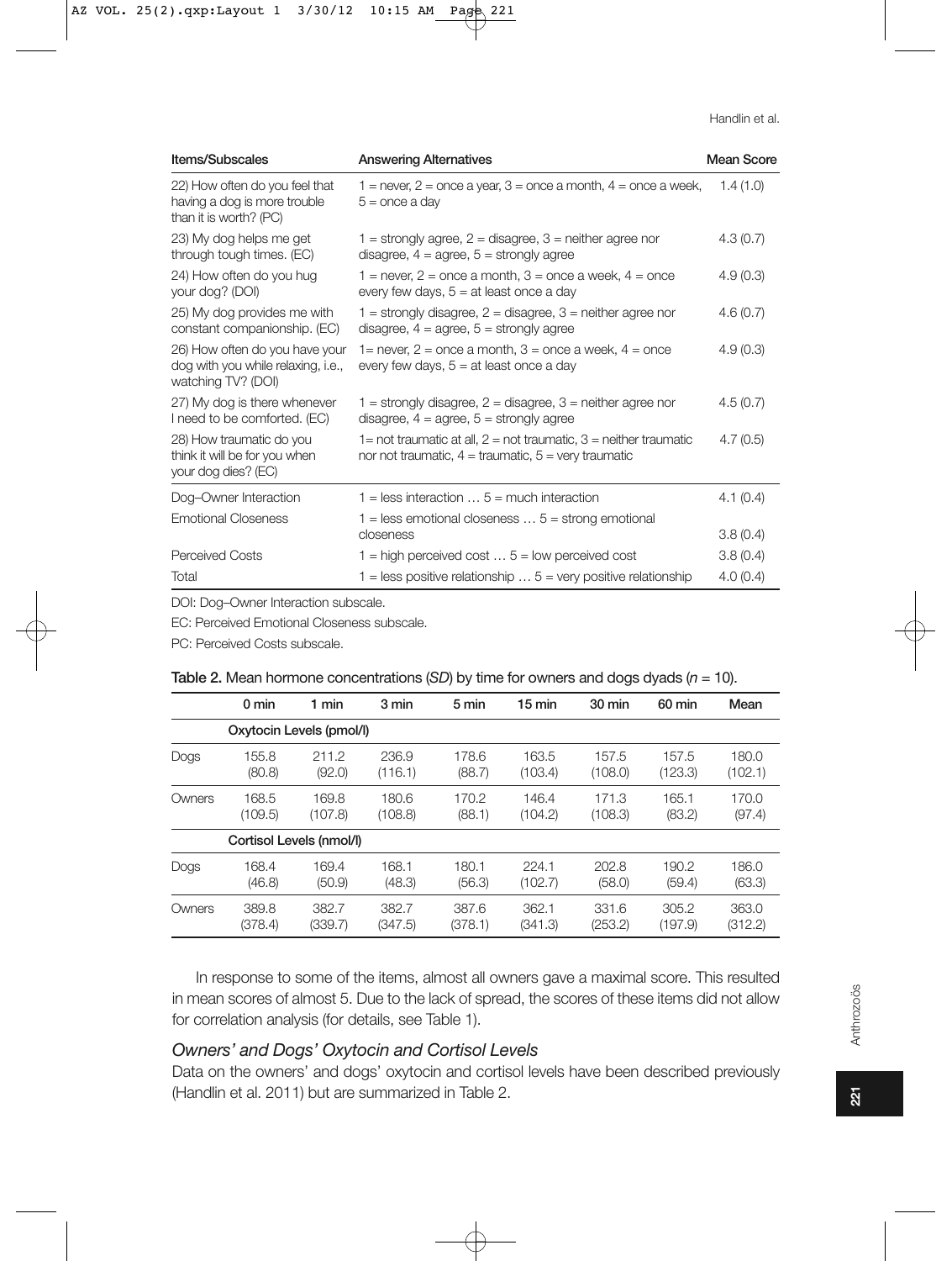# Correlations between the Owners' MDORS Scores and Their Oxytocin and Cortisol Levels

There was a significant correlation between the owners' oxytocin levels and how often the owners kissed their dogs  $(r<sub>e</sub> = 0.864, p = 0.001)$ , that is, more frequent kissing was associated with higher oxytocin levels in the owners. In addition, there was a tendency towards a significant negative correlation between the owners' oxytocin levels and how difficult the owners thought it was to look after their dogs  $(r<sub>s</sub> = -0.571, p = 0.085)$ .

Significant correlations were also observed between the scores of some items of the MDORS and the owners' cortisol levels. Lower cortisol levels in the owners were related to the following: being less bothered about their dog stopping them from doing things, increased frequency in bringing their dogs to visit people, and the increased perception of trauma in the event that the dog dies  $(r_s = 0.661, p = 0.037; r_s = -0.645, p = 0.044;$  and  $r_s = -0.730$ ,  $p = 0.025$ , respectively) (Table 3).

# Correlations between the Owners' MDORS Scores and the Dogs' Oxytocin and Cortisol Levels

The dogs' mean oxytocin levels correlated significantly with three items indicating the intensity of the dog-owner relationship. The higher the dogs' oxytocin levels, the greater the frequency of owners kissing their dogs, the lower the frequency in giving food treats to their dog, and the stronger was the perceived bond with the dog  $(r_s = 0.753, p = 0.019; r_s = -0.757,$  $p = 0.018$ ; and  $r_s = 0.708$ ,  $p = 0.033$ , respectively) (Table 3).

In addition, significant negative correlations and tendencies towards significant correlations were observed between scores obtained in several items of the Perceived Costs subscale and the dogs' oxytocin levels. Higher oxytocin levels in the dogs were associated with the owners having a perception of the dog being less difficult to look after and less thought of as making a mess  $(r_s = -0.846, p = 0.004$  and  $r_s = -0.763, p = 0.017$ , respectively). In addition, higher oxytocin levels in the dogs were associated with the owners having a perception of becoming less annoyed that they sometimes had to change plans because of their dog, a lower frequency among the owners in feeling that looking after their dog was a chore, and a perception of there being less trouble in having a dog  $r_s = -0.647$ ,  $p = 0.059$ ;  $r_s = -0.614$ ,  $p = 0.079$ ; and  $r_s = -0.639$ ,  $p = 0.064$ , respectively) (Table 3). One item in the PC subscale also correlated significantly with the dogs' mean cortisol levels  $(r = -0.701, p = 0.024)$ : higher cortisol levels in the dogs were associated with greater perception in owners that there was less trouble in having a dog (Table 3).

The dogs' mean oxytocin levels also correlated significantly with the entire PC subscale  $r_s = -0.820$ ,  $p = 0.007$ ) and, additionally, the dogs' mean oxytocin levels correlated significantly with the mean total MDORS score  $(r_s = 0.753, p = 0.019)$ , that is, the higher the dogs' oxytocin levels, the lower the owners' perceived cost, and the higher the mean total score. This indicates a more positive evaluation of the relationship in total (Table 4).

# Correlations between the Dog Owners' and the Dogs' Hormone Levels

The owners' mean oxytocin levels at each time point (0, 1, 3, 5, 15, 30, and 60 minutes) and their mean oxytocin level between 0 and 60 minutes correlated positively, some of which were statistically significant, with the mean oxytocin level of the dogs at 60 minutes. The higher the owners' oxytocin levels were during the interaction experiment, the higher the dogs' oxytocin levels were at the end of the experiment (for  $r_s$ - and  $p$ -values, see Table 5). In addition, there was a significant positive correlation between the dogs' and the owners' oxytocin levels at 15

222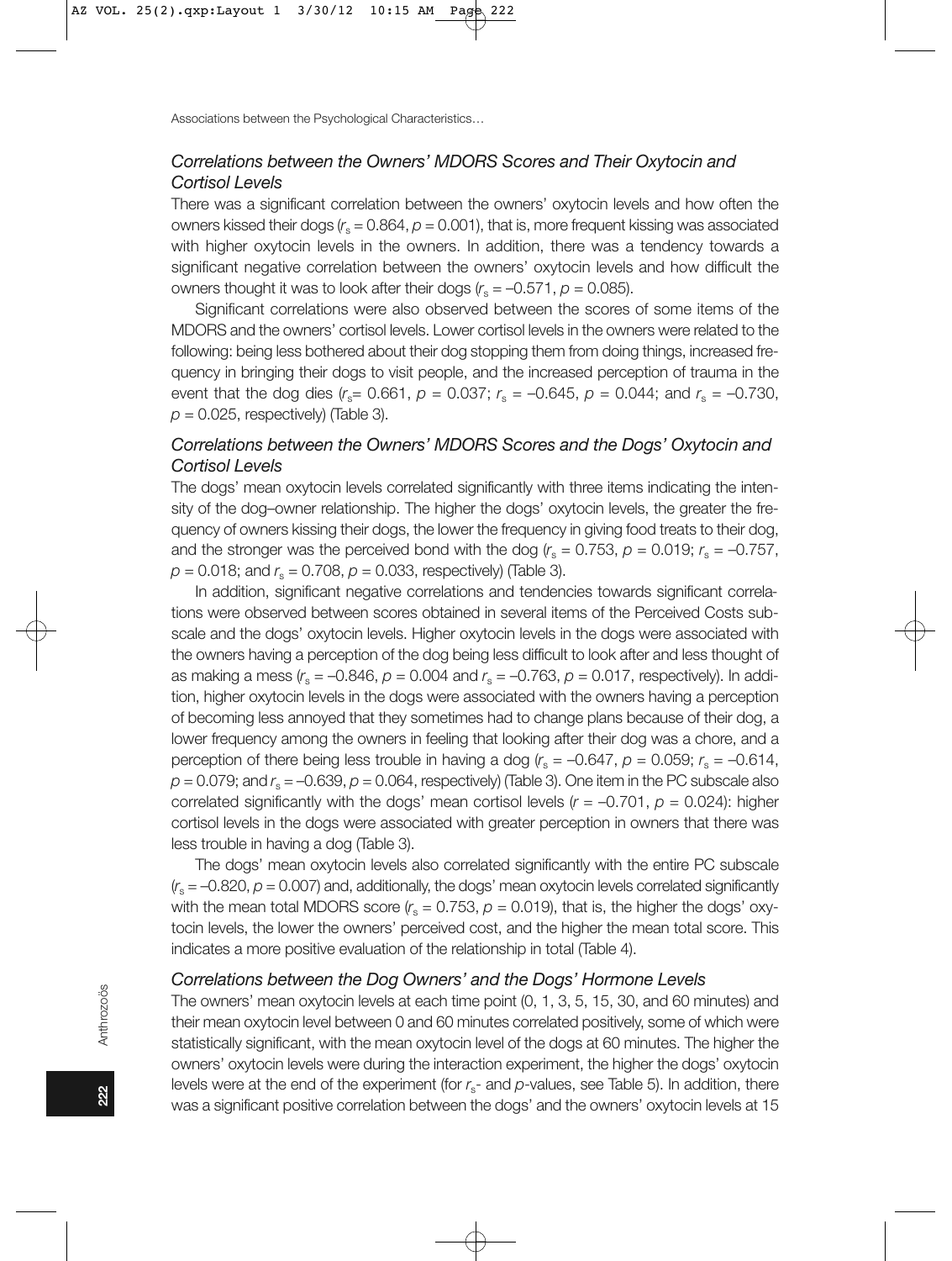minutes ( $r_s$  = 0.857,  $\rho$  = 0.007) (Table 5). No significant correlations were found between the owners' and the dogs' cortisol levels.

| Table 3. Correlations of single item scores from the MDORS with owner and dog hormone           |
|-------------------------------------------------------------------------------------------------|
| levels. Only significant correlations ( $p < 0.05$ ) and those that tended towards significance |
| ( $p < 0.10$ ) are shown.                                                                       |

| Items                                                                                      | Owners'<br>Mean<br>Oxytocin<br>(pmol/l) | Owners'<br>Mean<br>Cortisol<br>(mmol/l) | Owners'<br>Basal<br>Cortisol<br>(nmol/l) | Dogs'<br>Mean<br>Oxytocin<br>(pmol/l) | Dogs'<br>Mean<br>Cortisol<br>(nmol/l) |
|--------------------------------------------------------------------------------------------|-----------------------------------------|-----------------------------------------|------------------------------------------|---------------------------------------|---------------------------------------|
| Dog-Owner Interaction                                                                      |                                         |                                         |                                          |                                       |                                       |
| 4) How often do you kiss your dog?                                                         | $r_s = 0.864$<br>$p = 0.001$            | ns                                      | ns                                       | $r_s = 0.753$<br>$p = 0.019$          | ns                                    |
| 9) How often do you take your dog<br>to visit people?                                      | ns                                      | ns                                      | $r = -0.645$<br>$p = 0.044$              | ns                                    | ns                                    |
| 14) How often do you give your dog<br>food treats?                                         | ns                                      | ns                                      | ns                                       | $r_{\rm s} = -0.757$<br>$p = 0.018$   | ns                                    |
| <b>Emotional Closeness</b>                                                                 |                                         |                                         |                                          |                                       |                                       |
| 21) If everyone else left me, my dog<br>would still be there for me.                       | ns                                      | ns                                      | ns                                       | $r_{\rm s} = 0.708$<br>$p = 0.033$    | ns                                    |
| 28) How traumatic do you think it will<br>be for you when your dog dies?                   | ns                                      | $r = -0.730$<br>$p = 0.025$             | ns                                       | ns                                    | ns                                    |
| <b>Perceived Costs</b>                                                                     |                                         |                                         |                                          |                                       |                                       |
| 1) How hard is it to look after<br>your dog?                                               | $r_s = -0.571$<br>$p = 0.085$           | ns                                      | ns                                       | $r_s = -0.846$<br>$p = 0.004$         | ns                                    |
| 6) My dog makes too much mess.                                                             | ns                                      | ns                                      | ns                                       | $r_s = -0.763$<br>$p = 0.017$         | ns                                    |
| 8) It bothers me that my dog stops<br>me from doing things I enjoyed before<br>I owned it. | ns                                      | ns                                      | $r_s = 0.661$<br>$p = 0.037$             | ns                                    | ns                                    |
| 10) It is annoying that I sometimes have<br>to change my plans because of my dog.          | ns                                      | ns                                      | ns                                       | $r_{\rm s} = -0.647$<br>$p = 0.059$   | ns                                    |
| 16) How often do you feel that looking<br>after your dog is a chore?                       | ns                                      | ns                                      | ns                                       | $r_s = -0.614$<br>$p = 0.079$         | ns                                    |
| 22) How often do you feel that having a<br>dog is more trouble than it is worth?           | ns                                      | ns                                      | ns                                       | $r_{\rm s} = -0.639$<br>$p = 0.064$   | $r_s = -0.701$<br>$p = 0.024$         |
| Perceived Costs Total Score                                                                | ns                                      | ns                                      | ns                                       | $r_s = -0.820$<br>$p = 0.007$         | ns                                    |
| <b>Total MDORS Score</b>                                                                   | ns                                      | ns                                      | ns                                       | $r_s = 0.753$<br>$p = 0.019$          | ns                                    |

ns = non significant.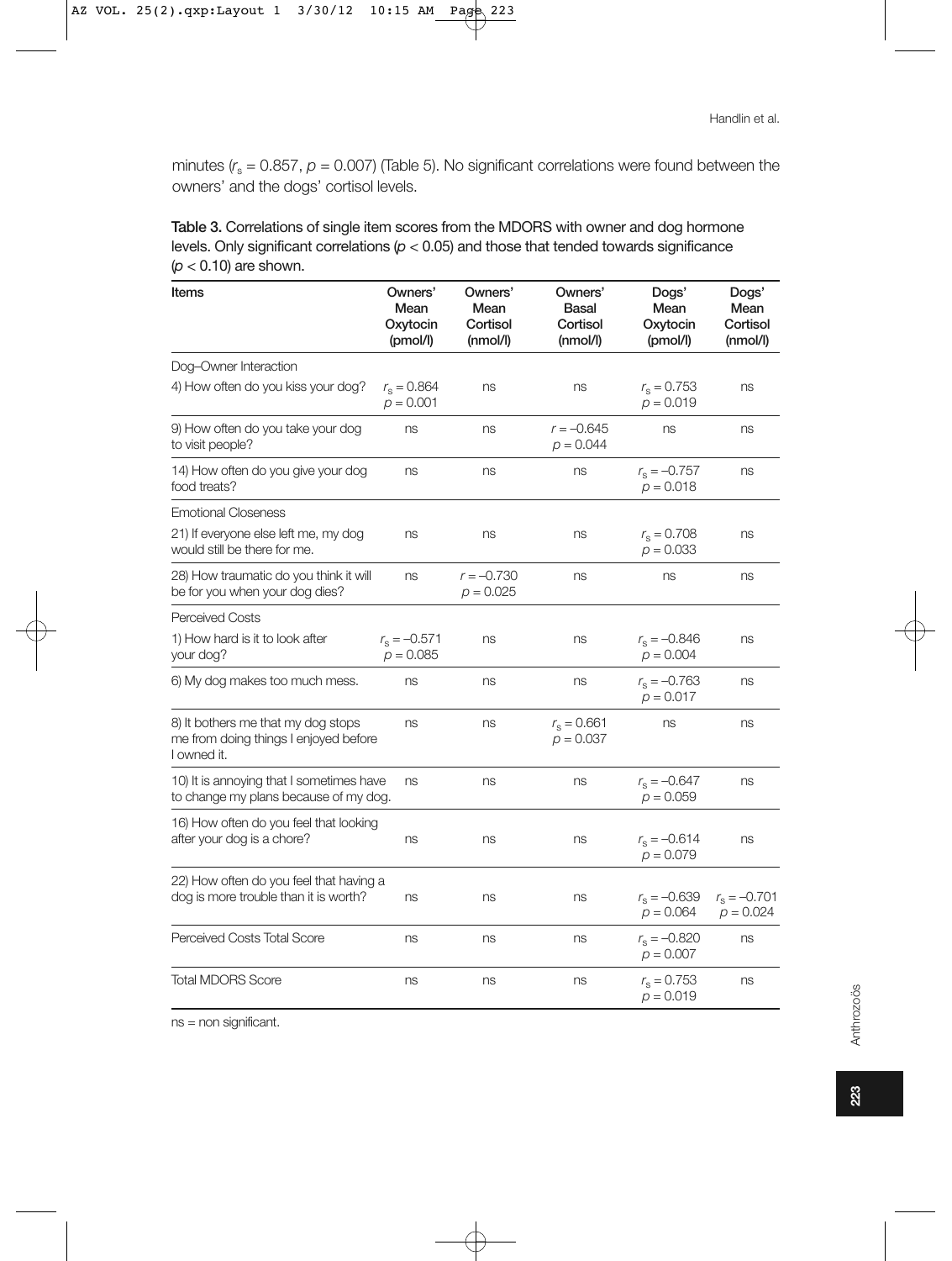| Subscale                   | Owners'             | Owners'              | Owners'              | Dogs'                | Dogs'                |
|----------------------------|---------------------|----------------------|----------------------|----------------------|----------------------|
|                            | Mean                | Mean                 | Basal                | Mean                 | Mean                 |
|                            | Oxytocin            | Cortisol             | Cortisol             | Oxytocin             | Cortisol             |
|                            | (pmol/l)            | (mmol/l)             | (mmol/l)             | (pmol/l)             | (mmol/l)             |
| Dog-Owner Interaction      | $r_{\rm e} = 0.299$ | $r_{\rm s} = -0.218$ | $r_{\rm s} = -0.195$ | $r_{\rm e} = -0.135$ | $r_{\rm s} = -0.135$ |
|                            | $p = 0.402$         | $p = 0.572$          | $p = 0.589$          | $p = 0.729$          | $p = 0.711$          |
| <b>Emotional Closeness</b> | $r_{\rm s} = 0.391$ | $r_{\rm e} = -0.035$ | $r_{\rm e} = 0.130$  | $r_{\rm s} = 0.519$  | $r_{\rm s} = -0.391$ |
|                            | $p = 0.263$         | $p = 0.930$          | $p = 0.719$          | $p = 0.152$          | $p = 0.263$          |
| <b>Perceived Costs</b>     | $r_{\rm e} = 0.238$ | $r_{\rm s} = -0.301$ | $r_{\rm s} = -0.341$ | $r_{\rm s} = 0.820$  | $r_{\rm s} = 0.177$  |
|                            | $p = 0.508$         | $p = 0.431$          | $p = 0.334$          | $p = 0.007$          | $p = 0.625$          |
| <b>Total MDORS Score</b>   | $r_{\rm e} = 0.472$ | $r_{\rm e} = -0.356$ | $r_{\rm e} = -0.313$ | $r_{\rm s} = 0.753$  | $r_{\rm e} = -0.092$ |
|                            | $p = 0.168$         | $p = 0.347$          | $p = 0.379$          | $p = 0.019$          | $p = 0.800$          |

| Table 4. Correlations of subscales and total MDORS scores with owner and dog hormone |  |  |  |  |
|--------------------------------------------------------------------------------------|--|--|--|--|
| levels. Significant correlations ( $p < 0.05$ ) are in bold.                         |  |  |  |  |

Table 5. Significant correlations ( $p < 0.05$ ) between the owners' and the dogs' oxytocin levels during the interaction experiment.

| Owners' Oxytocin Levels at | Dogs' Oxytocin Levels at | $r_{\rm s}$ | р     |
|----------------------------|--------------------------|-------------|-------|
| $0 \text{ min}$            | 60 min                   | 0.733       | 0.025 |
| $1$ min                    | 60 min                   | 0.800       | 0.010 |
| 3 min                      | 60 min                   | 0.683       | 0.042 |
| 5 min                      | 60 min                   | 0.900       | 0.001 |
| 30 min                     | 60 min                   | 0.700       | 0.036 |
| 60 min                     | 60 min                   | 0.700       | 0.036 |
| $15 \text{ min}$           | $15 \text{ min}$         | 0.857       | 0.007 |
| Mean (0–60 min)            | 60 min                   | 0.783       | 0.013 |

# **Discussion**

Given that oxytocin levels have been demonstrated to correlate with some maternal physiological and behavioral variables, including the level of maternal interaction and sensitivity to the infant's cues, this study explored whether the scores obtained on the MDORS correlated with oxytocin and cortisol levels in dogs and their owners. In the present study, we demonstrated that the scores of some items and subscales in the MDORS, describing the quality of the relationship between dog owners and their dogs, correlated significantly with the owners' as well as their dogs' oxytocin and cortisol levels.

The characteristics of the relationship between humans and dogs can be described by inventories such as the MDORS. The items in this scale address both the positive and the negative aspects of the dog-owner relationship and they have been arranged into three subscales: Dog-Owner Interaction, Perceived Emotional Closeness, and Perceived Costs (Dwyer, Bennett and Coleman 2006). There are no normative values for the MDORS and so the results obtained in the present study cannot be compared with those obtained in other studies.

In general, the owners participating in the present study described their relationship with their dogs in very positive terms. In response to some of the items, almost all owners gave a maximal score. For example, "How often do you hug your dog?" and "How often do you have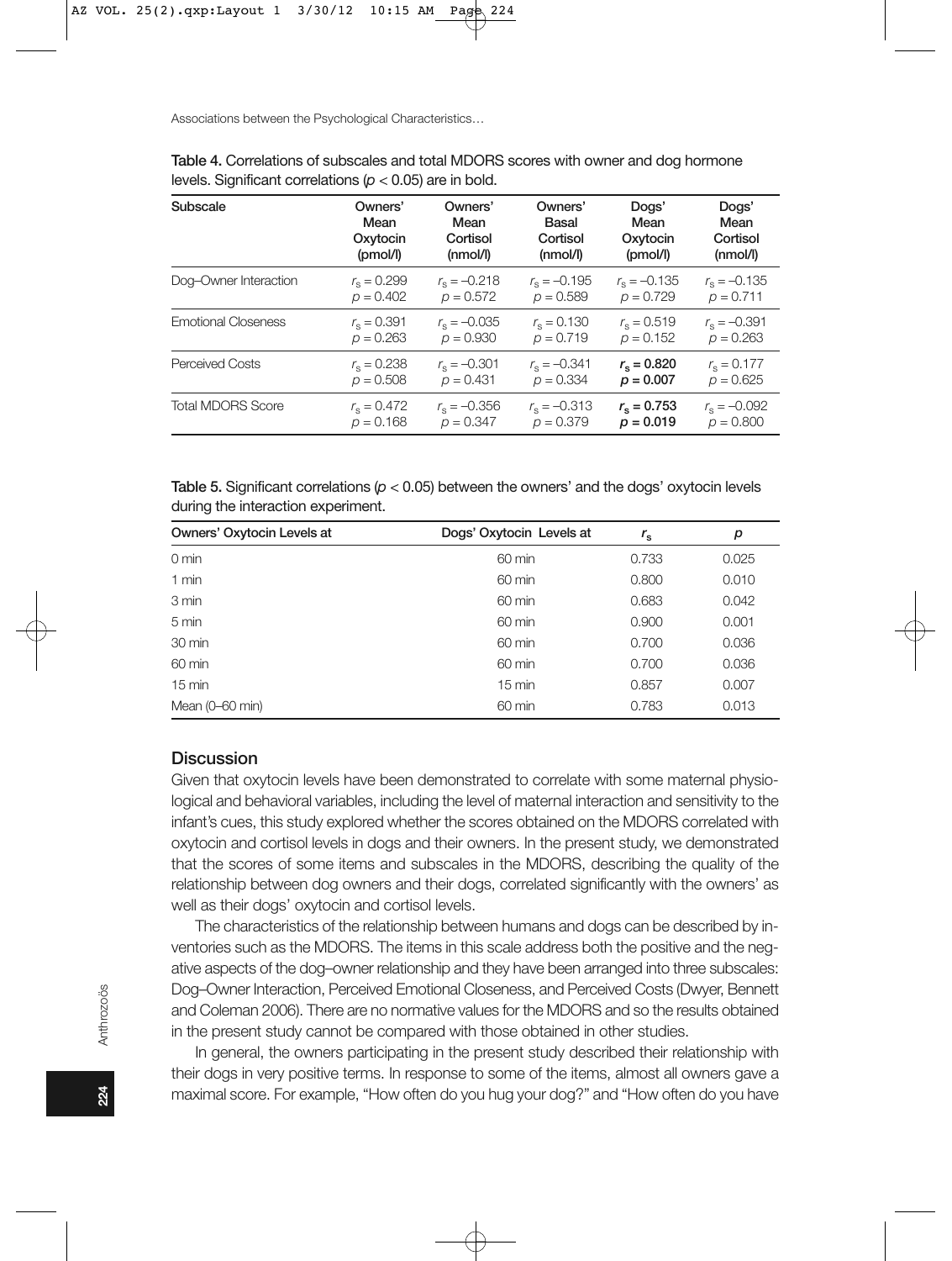your dog with you while relaxing, i.e., watching TV?" (mean of 4.9 out of 5 for both items), supporting the premise that these owners had a close relationship with their dogs.

The correlation analysis showed that higher oxytocin levels in the owners were associated with greater frequency in kissing their dogs and a perception that looking after their dog was not difficult. It also showed that lower cortisol levels in the owners were associated with a perception of being less bothered about the dog stopping them from doing things, a greater frequency in bringing their dogs when visiting people, and a perception that the dog's death would be traumatic. Taken together, these results indicate that high levels of oxytocin and low levels of cortisol in dog owners are related to owners having a perception of the relationship with their dogs as pleasant and interactive and associated with few problems.

The scores obtained from the MDORS were also correlated with the dogs' oxytocin and cortisol levels. The correlation analysis showed that higher oxytocin levels in the dogs were associated with greater frequency in being kissed by their owners and lower frequency in getting food treats from their owners. In addition, the strength of the perceived bond correlated with the dogs' oxytocin levels. Higher oxytocin levels in the dogs were associated with lower perceived cost by the owners and a more positive overall evaluation of the relationship by the owners. These results indicate that high levels of oxytocin in the dogs are related to increased interaction with the owner and with the owners seeing their dog as a positive and pleasant companion.

The previous findings of positive correlations between maternal oxytocin levels and mothers being more interactive with their children and also more sensitive to their children's cues (Feldman et al. 2007) give support to the idea that owners with high oxytocin levels may interact more with their dogs. The positive relationships between the owners' and the dogs' oxytocin levels indicate that there is a mutual relationship between dog owners and their dogs and that this relationship influences their oxytocin levels, and perhaps also their cortisol levels. However, due to the correlational nature of this study, it cannot be concluded whether it is the high oxytocin levels that generate the close and frequent interaction between owners and their dogs or if it is the close and frequent interaction that generates the increased oxytocin levels.

While statistically significant positive relationships existed between the owner's and the dog's oxytocin levels, no significant relationships were identified for cortisol. The reason why no correlations were found for their cortisol levels is not known. However, cortisol levels are easily affected by various kinds of stimuli, such as movement and activity, which might be the case in this study.

Oxytocin is released not only in response to interactions between humans but also in response to interactions between dogs and their owners (Odendaal and Meintjes 2003; Miller et al. 2009; Handlin et al. 2011). Since cortisol levels are lowered by oxytocin, the correlations between the MDORS scores and oxytocin and cortisol levels may both reflect the interaction between dogs and their owners.

In the present study, we chose to study middle-aged (35-70 years) women and their male Labrador Retriever, in order to keep variation due to gender, sex -steroid levels, and breed to a minimum. Labradors are one of the most common companion dogs and are considered friendly and easy to work with. In future studies, it would be interesting to study other breeds, as well as to study both female and male owners, to see if the results differ. Future studies should also include a larger number of participants compared with the present study, in order to further evaluate the role of oxytocin and other hormones in the quality of the human-dog relationship.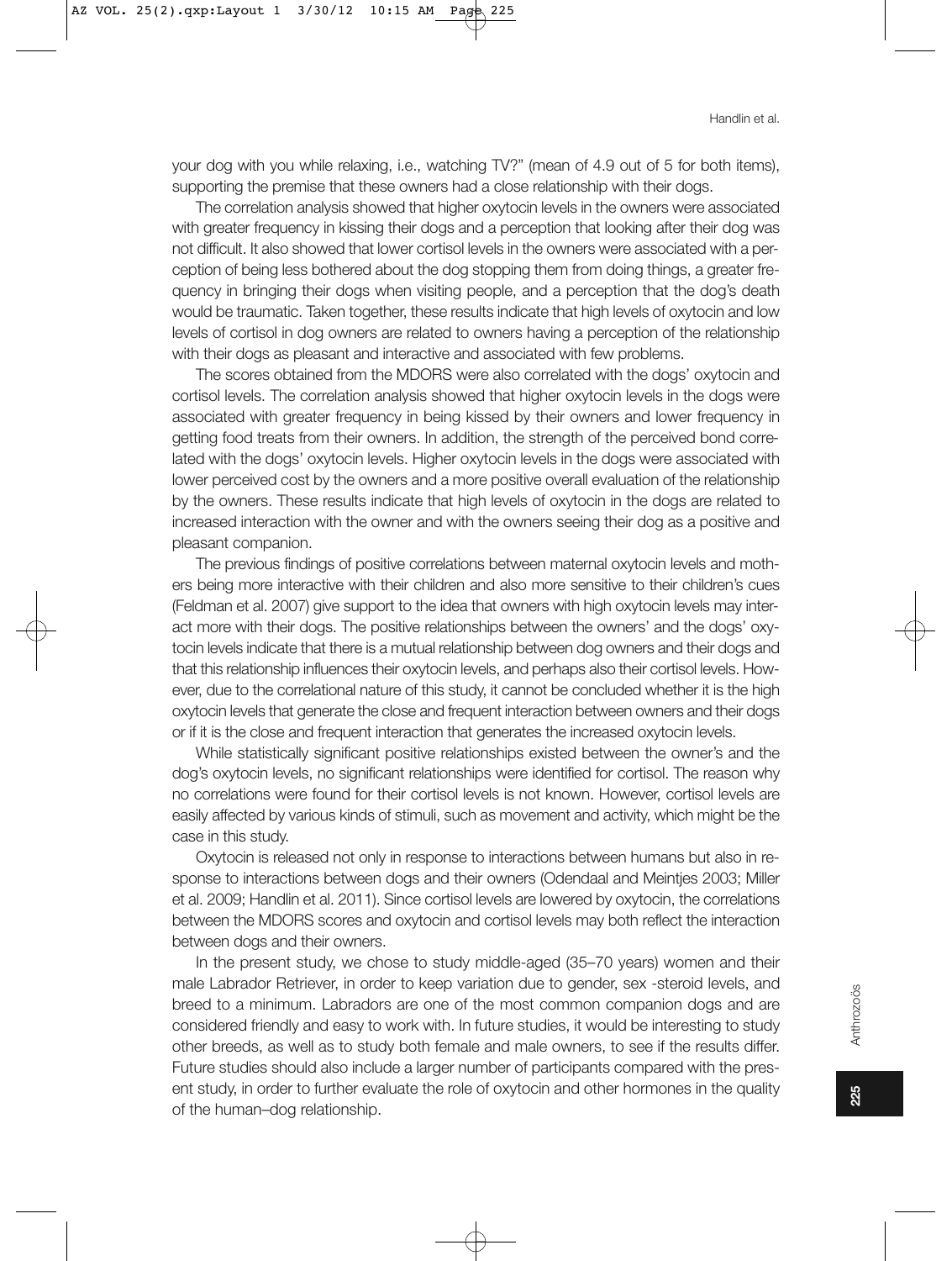If the MDORS continues to be used as a tool to evaluate the relationship between dog owners and their companion dogs, it would be helpful to validate it across cultures and to evaluate the effects of excluding single items.

In conclusion, the results from the present study suggest that owners' perceptions of their relationship with their dogs are related to the oxytocin, and to lesser extent cortisol, levels in both owners and dogs. Whether the responses identified are innate or acquired over time through the interaction with the dog cannot be determined by a correlational study and requires further investigation.

# Acknowledgements

We thank all the dogs and people who participated in the study and also Ulla Nilsson, Thomas Gustavsson, and Sara Magnusson for assisting during the experiment.

#### References

Ainsworth, M. D. 1989. Attachments beyond infancy. The American Psychologist 44(4): 709-716.

- Amico, J. A., Mantella, R. C., Vollmer, R. R. and Li, X. 2004. Anxiety and stress responses in female oxytocin deficient mice. Journal of Neuroendocrinology 16(4): 319-324.
- Bowlby, J. 1969. Attachment and Loss: Vol 1. Attachment. New York: Basic Books.
- Bowlby, J. 1973. Attachment and Loss: Vol. 2. Separation: Anxiety and Anger. New York: Basic Books.
- Bowlby, J. 1980. Attachment and Loss: Vol. 3. Loss: Sadness and Depression. New York: Basic Books.
- Bystrova, K., Widstrom, A. M., Matthiesen, A. S., Ransjo-Arvidson, A. B., Welles-Nystrom, B., Wassberg, C., Vorontsov, I. and Uvnäs-Moberg, K. 2003. Skin-to-skin contact may reduce negative consequences of "the stress of being born": A study on temperature in newborn infants, subjected to different ward routines in St. Petersburg. Acta Paediatrica 92(3): 320-326.
- Carter, C. S. 1998. Neuroendocrine perspectives on social attachment and love. Psychoneuroendocrinology 23(8): 779-818.
- Christensson, K., Cabrera, T., Christensson, E., Uvnäs-Moberg, K. and Winberg, J. 1995. Separation distress call in the human neonate in the absence of maternal body contact. Acta Paediatrica 84(5): 468-473.
- Dwyer, F., Bennett, P. C. and Coleman, G. J. 2006. Development of the Monash Dog Owner Relationship Scale (MDORS). Anthrozoös 19(3): 243-256.
- Feldman, R., Weller, A., Zagoory-Sharon, O. and Levine, A. 2007. Evidence for a neuroendocrinological foundation of human affiliation: Plasma oxytocin levels across pregnancy and the postpartum period predict mother-infant bonding. Psychological Science 18(11): 965-970.
- Handlin, L., Hydbring-Sandberg, E., Nilsson, A., Ejdebäck, M., Jansson, A. and Uvnäs-Moberg, K. 2011. Shortterm interaction between dogs and their owners: Effects on oxytocin, cortisol, insulin and heart rate—an exploratory study. Anthrozoös 24(3): 301-315.
- Handlin, L., Jonas, W., Petersson, M., Ejdeback, M., Ransjo-Arvidson, A. B., Nissen, E. and Uvnäs-Moberg, K. 2009. Effects of sucking and skin-to-skin contact on maternal ACTH and cortisol levels during the second day postpartum-influence of epidural analgesia and oxytocin in the perinatal period. Breastfeeding Medicine 4(4): 207-220.
- Heinrichs, M., Baumgartner, T., Kirschbaum, C. and Ehlert, U. 2003. Social support and oxytocin interact to suppress cortisol and subjective responses to psychosocial stress. Biological Psychiatry 54(12): 1389-1398.
- Holst, S., Uvnäs-Moberg, K. and Petersson, M. 2002. Postnatal oxytocin treatment and postnatal stroking of rats reduce blood pressure in adulthood. Autonomic Neuroscience 99(2): 85-90.
- Insel, T. R., Winslow, J. T., Wang, Z. and Young, L. J. 1998. Oxytocin, vasopressin, and the neuroendocrine basis of pair bond formation. Advances in Experimental Medicine and Biology 449: 215-224.
- Jonas, K., Johansson, L. M., Nissen, E., Ejdeback, M., Ransjo-Arvidson, A. B. and Uvnäs-Moberg, K. 2009. Effects of intrapartum oxytocin administration and epidural analgesia on the concentration of plasma oxytocin and prolactin, in response to suckling during the second day postpartum. Breastfeeding Medicine 4(2): 71-82.
- Jonas, W., Nissen, E., Ransjo-Arvidson, A. B., Matthiesen, A. S. and Uvnäs-Moberg, K. 2008b. Influence of oxytocin or epidural analgesia on personality profile in breastfeeding women: A comparative study. Archives of Women's Mental Health 11(5-6): 335-345.

226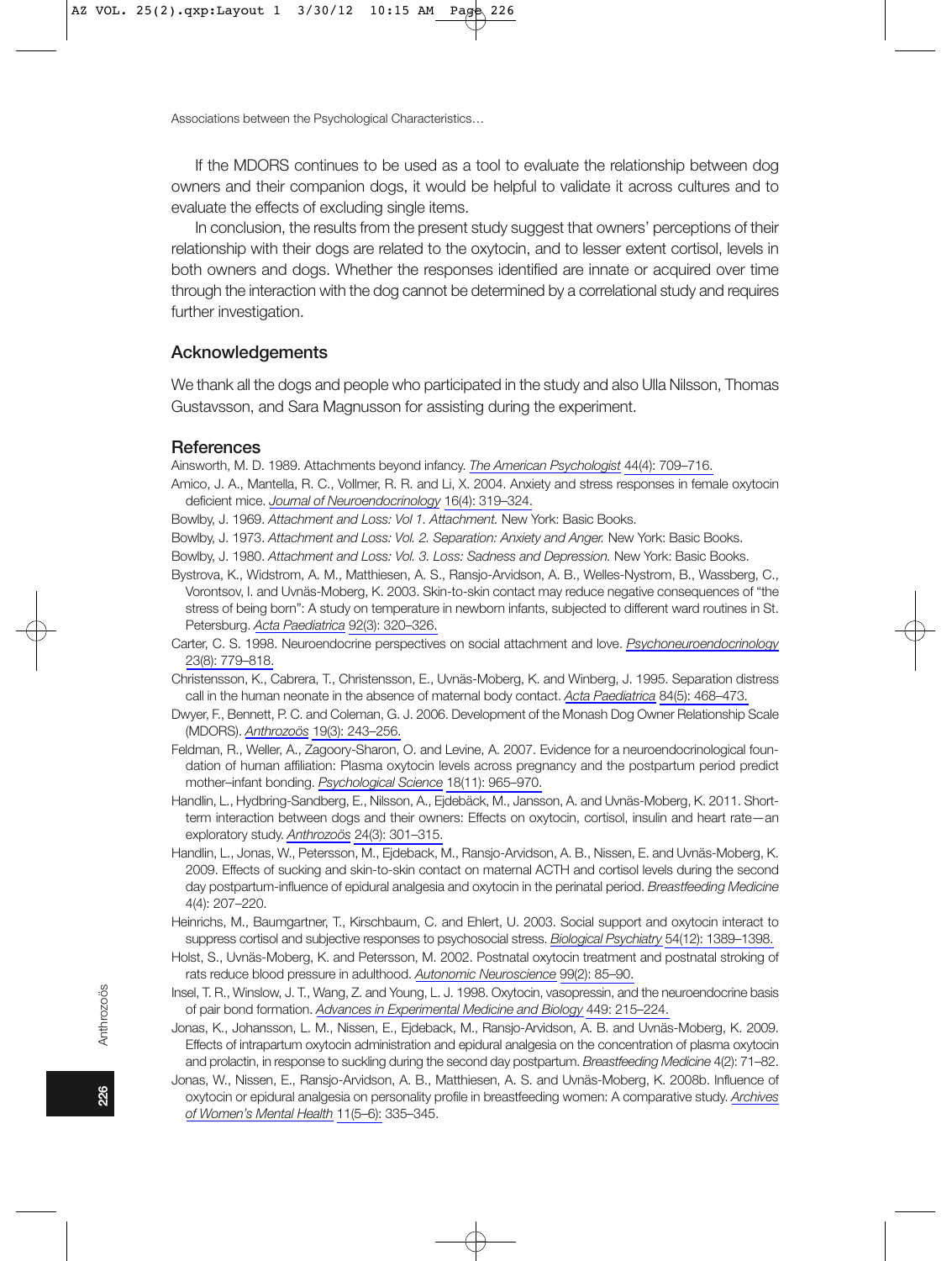- Jonas, W., Nissen, E., Ransjo-Arvidson, A. B., Wiklund, I., Henriksson, P. and Uvnäs-Moberg, K. 2008a. Shortand long-term decrease of blood pressure in women during breastfeeding. Breastfeeding Medicine 3(2): 103-109.
- Jonas, W., Wiklund, I., Nissen, E., Ransio-Arvidson, A. B. and Uvnäs-Moberg, K. 2007, Newborn skin temperature two days postpartum during breastfeeding related to different labour ward practices. Early Human Development 83(1): 55-62.
- Kennell, J. H. and Klaus, M. H. 1998. Bonding: Recent observations that alter perinatal care. Pediatrics in Review 19(1): 4-12.
- Kosfeld, M., Heinrichs, M., Zak, P. J., Fischbacher, U. and Fehr, E. 2005. Oxytocin increases trust in humans. Nature 435(7042): 673-676.
- Kotrschal, K., Schoberl, I., Bauer, B., Thibeaut, A. M. and Wedl, M. 2009. Dyadic relationships and operational performance of male and female owners and their male dogs. Behavioural Processes 81(3): 383-391.
- Liu, D., Diorio, J., Tannenbaum, B., Caldji, C., Francis, D., Freedman, A., Sharma, S., Pearson, D., Plotsky, P. M. and Meaney, M. J. 1997. Maternal care, hippocampal glucocorticoid receptors, and hypothalamicpituitary-adrenal responses to stress. Science 277(5332): 1659-1662.
- Lund, I., Ge, Y., Yu, L. C., Uvnäs-Moberg, K., Wang, J., Yu, C., Kurosawa, M., Agren, G., Rosen, A., Lekman, M. and Lundeberg, T. 2002. Repeated massage-like stimulation induces long-term effects on nociception: Contribution of oxytocinergic mechanisms. European Journal of Neuroscience 16(2): 330-338.
- Lund, I., Lundeberg, T., Kurosawa, M. and Uvnäs-Moberg, K. 1999. Sensory stimulation (massage) reduces blood pressure in unanaesthetized rats. Journal of the Autonomic Nervous System 78(1): 30-37.
- Matthiesen, A. S., Ransjo-Arvidson, A. B., Nissen, E. and Uvnäs-Moberg, K. 2001. Postpartum maternal oxytocin release by newborns: Effects of infant hand massage and sucking. Birth 28(1): 13-19.
- Miller, S. C., Kennedy, C., DeVoe, D., Hickey, M., Nelson, T. and Kogan, L. 2009. An examination of changes in oxytocin levels in men and women before and after interaction with a bonded dog. Anthrozoös 22(1): 31-42.
- Nissen, E., Gustavsson, P., Widstrom, A. M. and Uvnäs-Moberg, K. 1998. Oxytocin, prolactin, milk production and their relationship with personality traits in women after vaginal delivery or Cesarean section. Journal of Psychosomatic Obstetrics and Gynaecology 19(1): 49-58.
- Nissen, E., Uvnäs-Moberg, K., Svensson, K., Stock, S., Widstrom, A. M. and Winberg, J. 1996. Different patterns of oxytocin, prolactin but not cortisol release during breastfeeding in women delivered by caesarean section or by the vaginal route. Early Human Development 45(1-2): 103-118.
- Odendaal, J. S. and Meinties, R. A. 2003. Neurophysiological correlates of affiliative behaviour between humans and dogs. The Veterinary Journal 165(3): 296-301.
- Palmer, R. and Custance, D. 2008. A counterbalanced version of Ainsworth's Strange Situation Procedure reveals secure-base effects in dog-human relationships. Applied Animal Behaviour Science 109: 306-319.
- Petersson, M., Alster, P., Lundeberg, T. and Uvnäs-Moberg, K. 1996. Oxytocin causes a long-term decrease of blood pressure in female and male rats. Physiology and Behavior 60(5): 1311-1315.
- Petersson, M., Hulting, A., Andersson, R. and Uvnäs-Moberg, K. 1999. Long-term changes in gastrin, cholecystokinin and insulin in response to oxytocin treatment. Neuroendocrinology 69(3): 202-208.
- Petersson, M., Hulting, A. L. and Uvnäs-Moberg, K. 1999. Oxytocin causes a sustained decrease in plasma levels of corticosterone in rats. Neuroscience Letters 264(1-3): 41-44.
- Prato-Previde, E. C. D., Spiezio, C. and Sabatini, F. 2003. Is the dog-human relationship an attachment bond? An observational study using Ainsworth Strange Situation. Behaviour 140: 225-240.
- Richard, P., Moos, F. and Freund-Mercier, M. J. 1991. Central effects of oxytocin. Physiological Reviews 71(2): 331-370.
- Stock, S. and Uvnäs-Moberg, K. 1988. Increased plasma levels of oxytocin in response to afferent electrical stimulation of the sciatic and vagal nerves and in response to touch and pinch in anaesthetized rats. Acta Physiologica Scandinavica 132(1): 29-34.
- Topal, J., Miklosi, A., Csanyi, V. and Doka, A. 1998. Attachment behavior in dogs (Canis familiaris): A new application of Ainsworth's (1969) Strange Situation Test. Journal of Comparative Psychology 112(3): 219-229.
- Tsuchiya, T., Nakayama, Y. and Sato, A. 1991. Somatic afferent regulation of plasma corticosterone in anesthetized rats. Japan Journal of Physiology 41(1): 169-176.
- Uvnäs-Moberg, K. 1998. Antistress pattern induced by oxytocin. News in Physiological Sciences 13: 22-25.
- Uvnäs-Moberg, K., Ahlenius, S., Hillegaart, V. and Alster, P. 1994. High doses of oxytocin cause sedation and low doses cause an anxiolytic-like effect in male rats. Pharmacology, Biochemistry, and Behavior 49(1): 101-106.